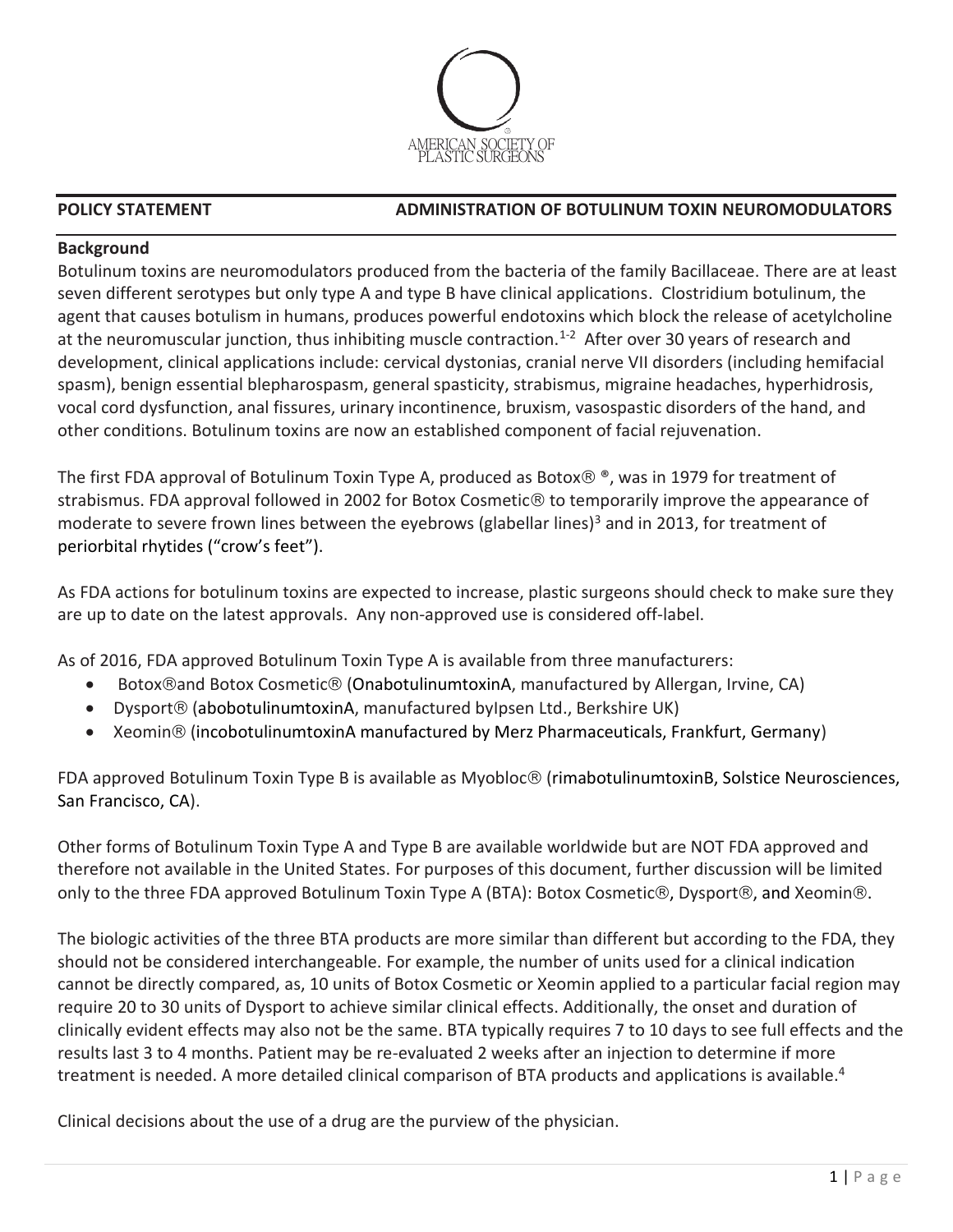

# **Complications**

Potential transient adverse local effects include but are not limited to: rash, pain, edema, erythema, ecchymosis, headache or hyperesthesia at the injection site. These are not necessarily related to the drug. There has also been a single report of a localized anaphylaxis in the lower limb following injection for foot dystonia.<sup>5</sup> Systemic complications may include flu-like symptoms or distant skin rashes.<sup>6</sup> There has also been one report of a respiratory arrest following the use of botulinum toxin type A for muscle spasticity.<sup>7</sup> Other rare but more frequently reported events are adverse or undesirable soft tissue effects that relate mostly to technique and result in temporary soft tissue malposition (such as blepharoptosis, brow ptosis, cheek ptosis, and lower eyelid ectropion or retraction, etc.) Care should be used in the periocular region as temporary upper and lower eyelid dysfunction may occur. In the event of upper eyelid ptosis after BTA injection, alpha 2 adrenergic agonist eye drops may be used to treat the ptosis.

Patients may develop non-responsiveness to BTA injections. This may be related to antibody formation but the specific mechanisms are not yet known.

### **Patient Selection**

Not all individuals are candidates for BTA injections. Among those who should not receive such injections are those who are sensitive to the ingredients; patients with neuromuscular diseases (such as myasthenia gravis, Eaton-Lambert syndrome, or amyotrophic lateral sclerosis); and pregnant (also lactating/breast feeding) women. Injections should be applied with caution and discretion in those patients on anticoagulation/aspirin therapy; patients treated with aminoglycosides, penicillamine, quinine, or calcium channel blockers, as these drugs have been known to possibly potentiate clinical effects.<sup>8,9</sup> Patients who have unreasonable expectations or psychological issues that would preclude a satisfactory outcome should be excluded from treatment. Patients should understand that the effect of botulinum treatment can last several months but will not achieve a permanent change nor will it produce the same effect as surgical facial rejuvenation, including facelift. Surgical options should be considered if a more extensive change and longer-term result is desired.

# **Provider Qualifications**

Despite the popularity and safety of BTA, it must be remembered that injection of BTA is a medical procedure. Patients are advised to have treatments with a qualified physician who understands neuromuscular and facial anatomy, facial aging and aesthetics, as well as potential neurotoxicity of the product. Under certain circumstances determined by the physician and applicable local and state professional practice regulations, injections may be administered by a licensed professional nurse or physician assistant. The individual physician of record, however, is ultimately responsible for both understanding and abiding by the applicable local and state professional practice regulations in determining the supervisory involvement required in each situation.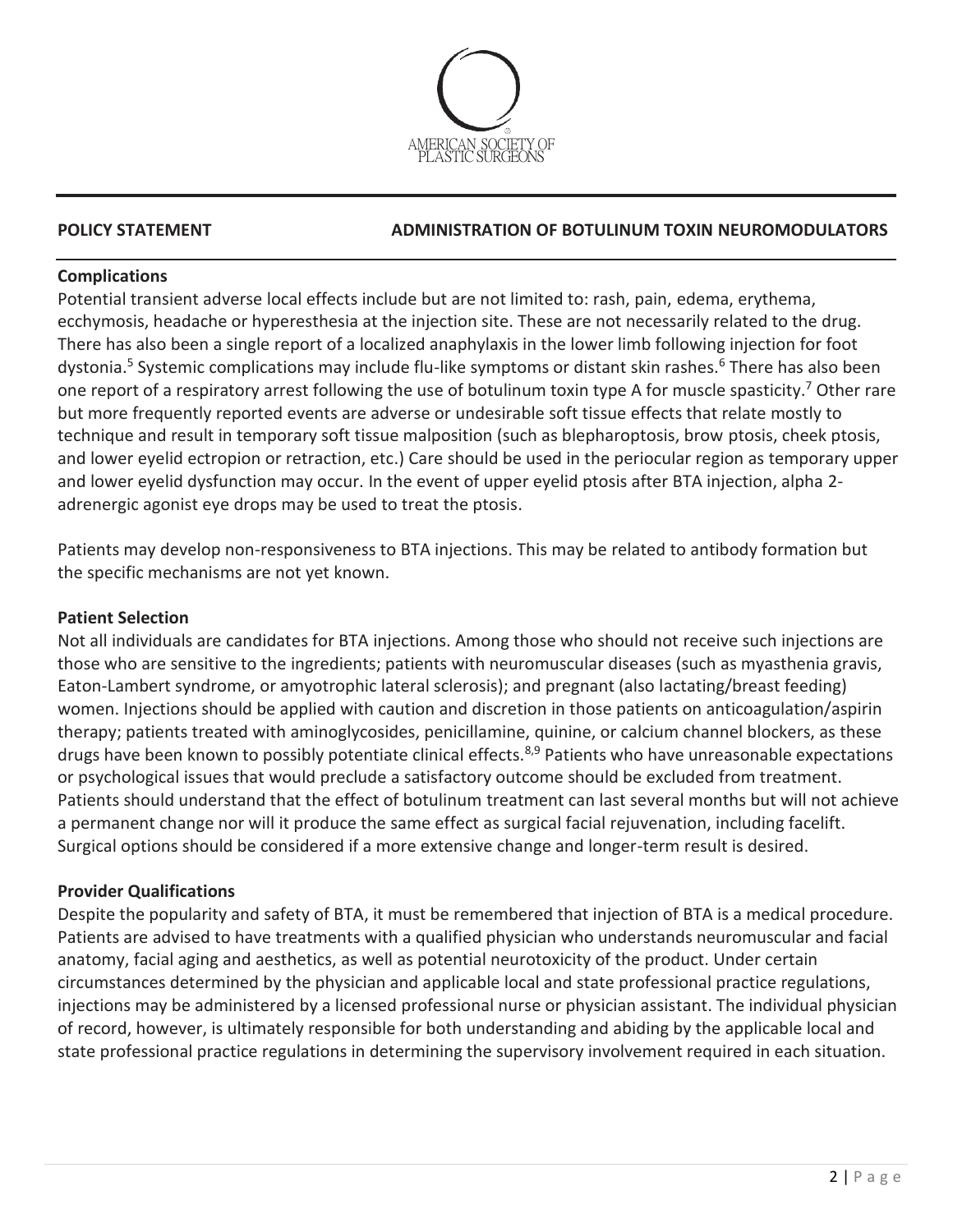

**\_\_\_\_\_\_\_\_\_\_\_\_\_\_\_\_\_\_\_\_\_\_\_\_\_\_\_\_\_\_\_\_\_\_\_\_\_\_\_\_\_\_\_\_\_\_\_\_\_\_\_\_\_\_\_\_\_\_\_\_\_\_\_\_\_\_\_\_\_\_\_\_\_\_\_\_\_\_\_\_\_\_\_\_\_\_\_\_\_\_\_**

# **POLICY STATEMENT ADMINISTRATION OF BOTULINUM TOXIN NEUROMODULATORS**

# **Risk Management Considerations**

The injection of BTA is a medical procedure and is subject to the same precautions of any medical procedure. Treatment should be administered in the physician's office or other clinical setting with appropriate medical personnel and necessary equipment to safely observe patients and deal with possible complications. As with any medical procedure, a complete patient record should be maintained. Patients should be fully informed as to the temporary nature of botulinum injections, the risks, benefits, alternatives and reasoning for the proposed treatment as well as off-label uses. Each patient should sign an informed consent statement. Patient photographic documentation before starting treatment may be useful. The medical record should indicate the lot number, dosage, injection sites and any noted adverse reaction of any kind. Documentation of adverse events should include reporting of such incidents to the manufacturer when applicable. Patients should have continuing access to the provider and be medically supervised for several weeks following treatment, should an adverse event occur. Disposal of medical waste should be handled in accord with Occupational Safety and Health Administration (OSHA) regulations.

Although extremely unlikely, epinephrine or other precautionary methods should be available to treat anaphylactic reactions. Signs and symptoms of overdose may not be immediately apparent, but treatment should be initiated immediately when an overdose is realized.<sup>10</sup>

Most BTA injections are done in a physician's office but may also be done in a medical spa setting without a physician on site. State and local laws need to be followed in such cases. BTA injections in non-clinical settings (private homes, work events, group or social gatherings) may be inappropriate for several reasons, which include:

- inadequate patient selection by the provider
- inadequate individualized informed consent
- possible peer pressure for an individual to consent to treatment
- providers who are not trained in the administration of botulinum or qualified to assess or treat complications

The decision to have a medical procedure should be made without the influence of alcohol or peer pressure. If BTA is administered outside of a clinical setting, care should be taken to provide an appropriate environment for each patient and assure the same level of patient selection and informed consent as in a clinical environment.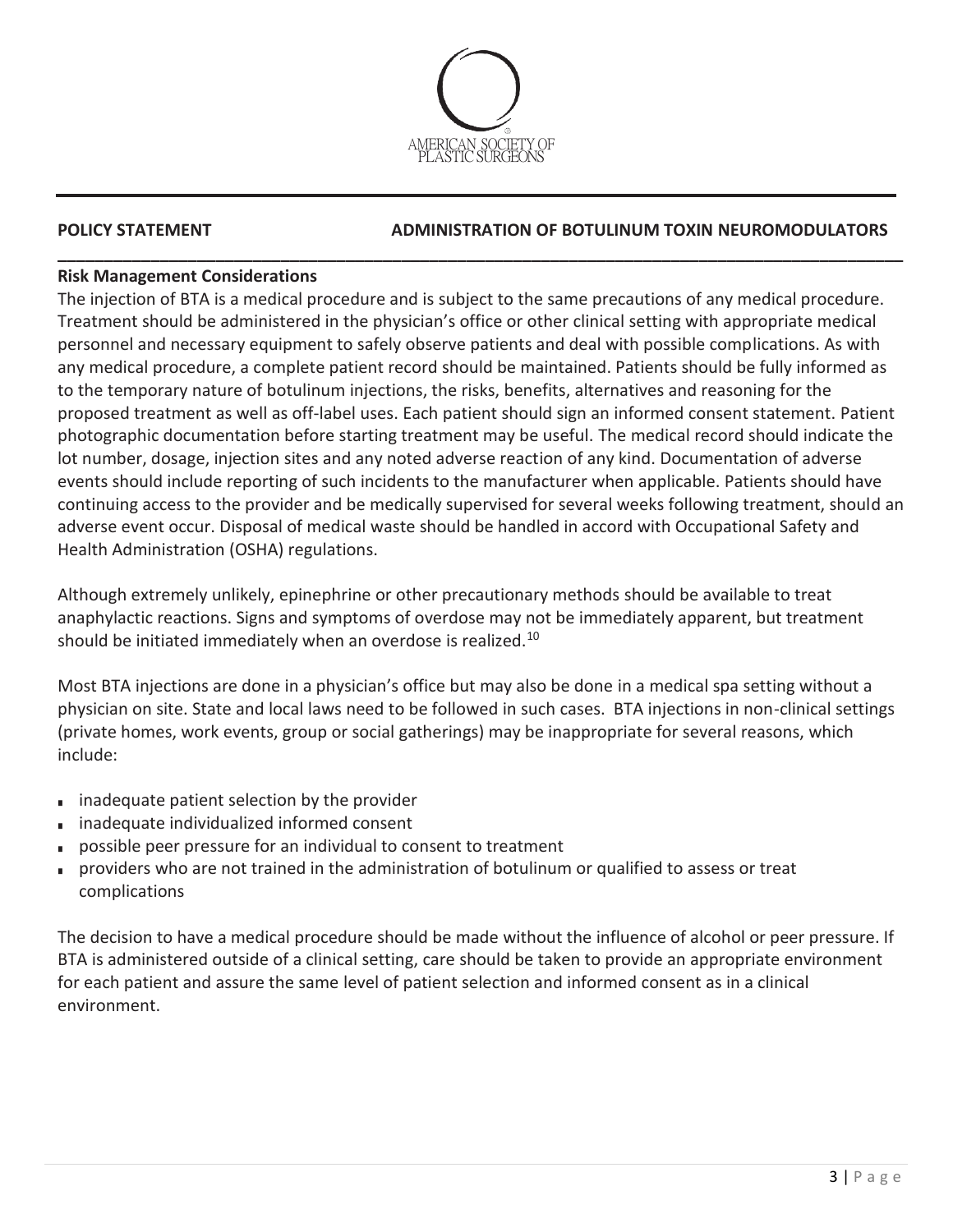

### **Ethical Considerations**

The Code of Ethics of the American Society of Plastic Surgeons states that a member may be subject to disciplinary action, including expulsion, if the member participates in a charity raffle, fund raising event, contest or other promotion in which the prize is any procedure.<sup>11</sup> For purposes of the Code of Ethics, BTA is NOT considered a medical procedure. However, the most current version of the Code should be reviewed prior to any such offering. 12

**\_\_\_\_\_\_\_\_\_\_\_\_\_\_\_\_\_\_\_\_\_\_\_\_\_\_\_\_\_\_\_\_\_\_\_\_\_\_\_\_\_\_\_\_\_\_\_\_\_\_\_\_\_\_\_\_\_\_\_\_\_\_\_\_\_\_\_\_\_\_\_\_\_\_\_\_\_\_\_\_\_\_\_\_\_\_\_\_\_\_\_**

### **Conclusion**

BTA injections can be a safe and effective temporary treatment of fine facial lines and wrinkles, can produce a temporary improvement of facial and periorbital shape, and can serve as a useful adjunct in a variety of plastic surgical procedures.<sup>13-14</sup> Patients are advised to have treatments with a physician, or a provider designated by the physician, who is trained to give the injections and assess post- treatment effects. Board-certified plastic surgeons are ideally qualified to administer these injections because of their training.

*Originally Approved by the American Society of Plastic Surgeons, Executive Committee, June 11, 2002. Updated and reaffirmed: June 2016*